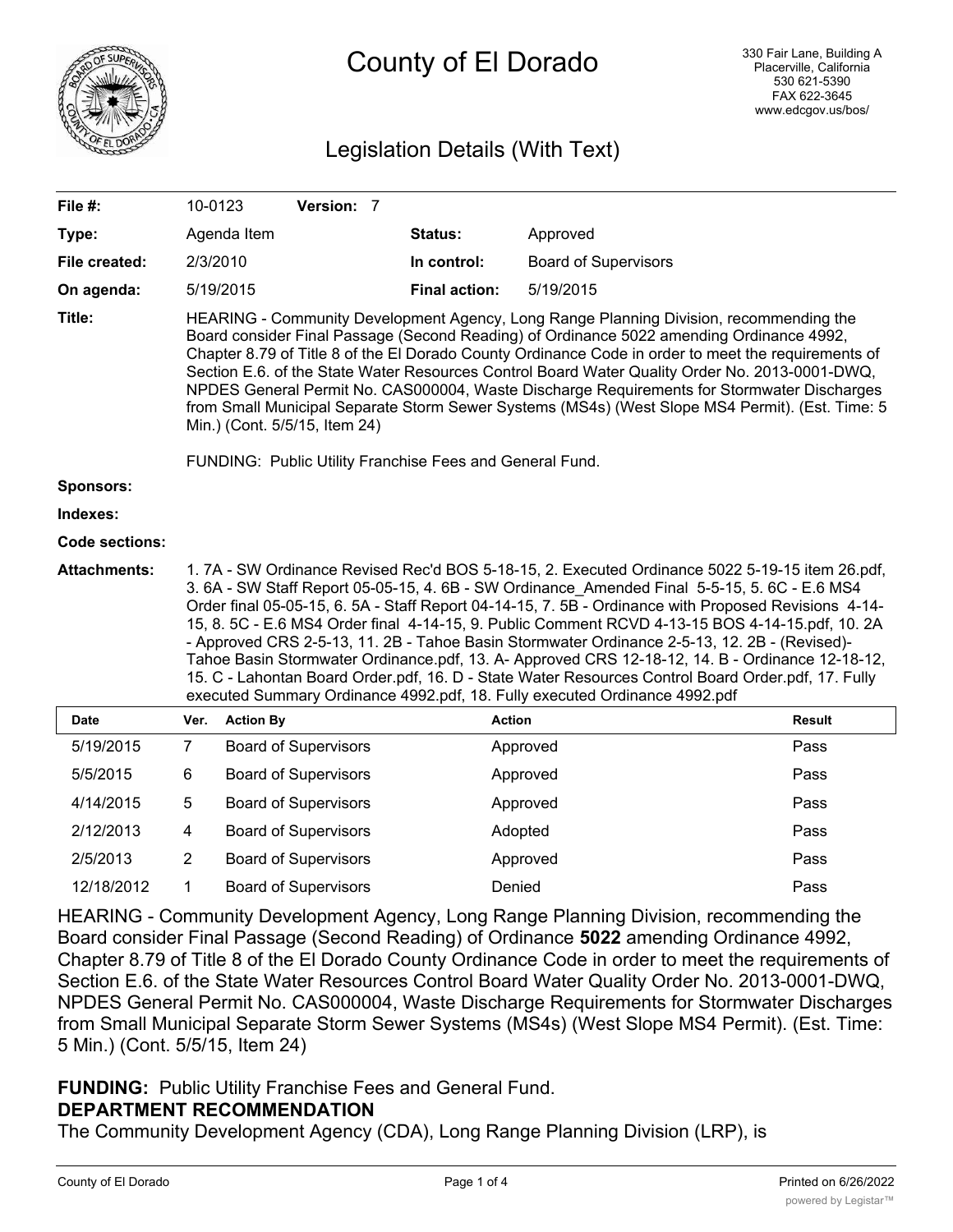recommending the Board amend the County's Storm Water Quality Ordinance (Chapter 8.79 of the County Ordinance Code) in order to meet the requirements of Section E.6. of the State Water Resources Control Board Water Quality Order No. 2013-0001-DWQ, NPDES General Permit No. CAS000004, Waste Discharge Requirements ("WDRs") for Stormwater Discharges from Small Municipal Separate Storm Sewer Systems (MS4s) (West Slope MS4 Permit). The proposed Ordinance is included as Attachment 6B; the strikeout/underline (in red type) of the revisions in trackchanges format is included as Attachment 5B.

#### **DISCUSSION / BACKGROUND**

On May 5, 2015 (Item 24) the Board approved the Introduction (First Reading) of Ordinance 5022 and set a public hearing for May 19, 2015 for Final Passage (Second Reading).

Per the West Slope MS4 Permit, the County shall establish, maintain and enforce, where appropriate, adequate Legal Authority to control pollutant discharges into and from its storm water collection, conveyance and treatment facilities through an Ordinance or other regulatory mechanism. The Legal Authority requirements for the West Slope of the County are outlined in Section E.6. of the West Slope MS4 Permit (Attachment 6C).

(

<http://www.waterboards.ca.gov/water\_issues/programs/stormwater/docs/phsii2012\_5th/order\_final.p  $df$  $>$ )

The purpose of the Ordinance is to ensure that the County is compliant with state and federal laws and fulfills its requirements to:

i) protect the health, safety, and general welfare of the citizens of the County;

ii) enhance and protect the quality of Waters of the State in the County by reducing pollutants in storm water discharges to the maximum extent practicable and controlling non-storm water discharges to the storm drain system; and

iii) cause the use of Best Management Practices (§8.79.050) by the County and its citizens that will reduce the adverse effects of polluted runoff discharges on Waters of the State.

This Ordinance seeks to promote these purposes by:

i) prohibiting illicit discharges to the storm drain system;

ii) establishing authority to adopt requirements for storm water management, including source control requirements, to reduce pollution to the maximum extent practicable;

iii) establishing authority to adopt requirements for development projects to reduce storm water pollution and erosion both during construction and after the project is complete; and

iv) establishing authority that will enable the County to implement and enforce any Storm Water Management Plan adopted by the County. This Ordinance will apply to all unincorporated areas of the County.

In February 2013, the County adopted a Storm Water Quality Ordinance that provides this legal authority for the Lake Tahoe Basin (Ordinance No. 4992 - Section 8.79 of the County's Code of Ordinances). Because the Legal Authority requirements are nearly identical in the County's West Slope and Lake Tahoe NPDES Permits, staff recommends amending the existing Storm Water Quality Ordinance, which is currently applicable only to the Lake Tahoe Basin, to include the entire unincorporated portion of the West Slope. The first reading of the amended Ordinance occurred at the April 14, 2015 Board of Supervisors meeting.

#### *Outreach*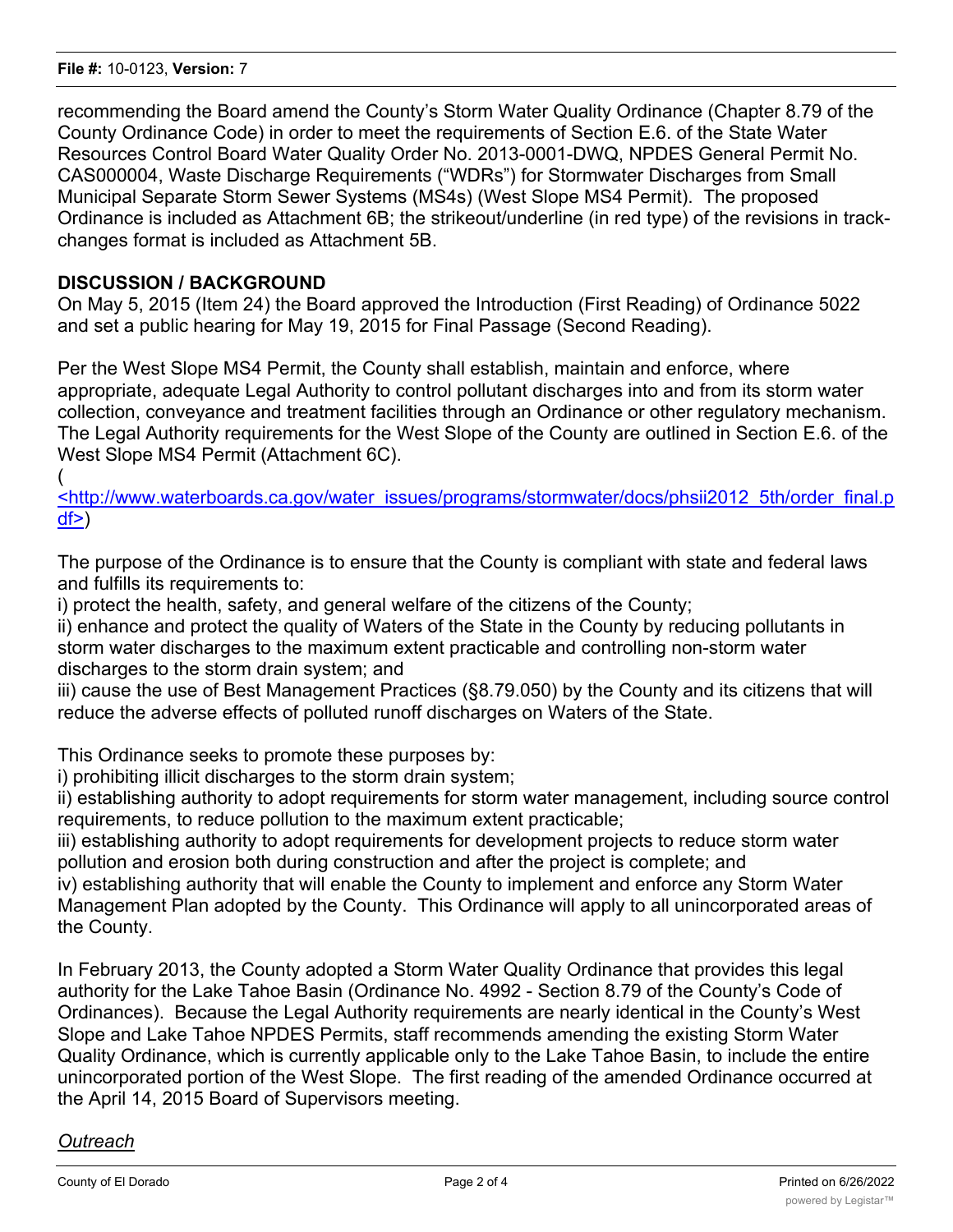LRP staff has met with key stakeholders on the required amendments to obtain feedback, including the County's Building Industry Advisory Committee (BIAC), the County Surveyors, Architects, Geologists and Engineers Association (SAGE), the Farm Bureau and various development and design professionals. The BIAC submitted a comment letter stating that "if El Dorado County absolutely has to have this ordinance, we believe what is presented is acceptable". Similarly, SAGE submitted a comment letter stating that they "have no objection to the language of the ordinance". However, both letters question whether the County needs a new ordinance at this time since "many other…County ordinances (and) the California Building Standards Code appear to cover many storm water issues" and "allow sufficient oversight and control".

County Counsel and the County's Storm Water staff have carefully considered this issue and have determined that existing ordinances and codes do not adequately meet the legal authority requirements outlined in E.6. of the Permit, whereby we must be able to prevent and control illicit discharges and illegal connections to our MS4. County Counsel and Storm Water staff believe that the new Ordinance is necessary to cohesively meet the legal authority requirements of the Permit. The Ordinance would primarily be used only to address egregious violations where water quality impacts are deemed significant.

#### **ALTERNATIVES**

This Ordinance amendment is being proposed to meet the Legal Authority requirements in the County's West Slope MS4 Permit outlined in Section E.6. Instead of amending the County's current Ordinance to make it applicable to both the Lake Tahoe Basin and the unincorporated portion of the West Slope, the County could create a new stand-alone Ordinance for the unincorporated portion of the West Slope. However, because the Legal Authority requirements are nearly identical in the County's West Slope and Lake Tahoe NPDES Permits, the County would then have two nearly identical Ordinances - one applicable to the Lake Tahoe Basin and one applicable to the unincorporated portion of the West Slope. One other option is to not adopt a Storm Water Quality Ordinance that is applicable to the West Slope. Staff does not recommend this option due to potential Water Board penalties that are associated with noncompliance (40 CFR 122.41), (§ 13385 (a) (California Water Code)).

#### **OTHER DEPARTMENT / AGENCY INVOLVEMENT**

Development Services Division, Transportation Division, Environmental Management Division, Code Enforcement, County Counsel

#### **CAO RECOMMENDATION**

CAO recommending the Board conduct a public hearing to introduce proposed ordinance revisions related to the Stormwater Quality ordinance (8.79).

#### **FINANCIAL IMPACT**

There is no change to Net County Cost associated with this item.

#### **CLERK OF THE BOARD FOLLOW UP ACTIONS**

1) Publish the Summary Ordinance in the appropriate local newspaper(s) following Board approval of the Introduction (First Reading) of the Ordinance;

2) Continue this agenda item to Tuesday, May 19, 2015 for Final Passage of Ordinance.

#### **STRATEGIC PLAN COMPONENT**

N/A